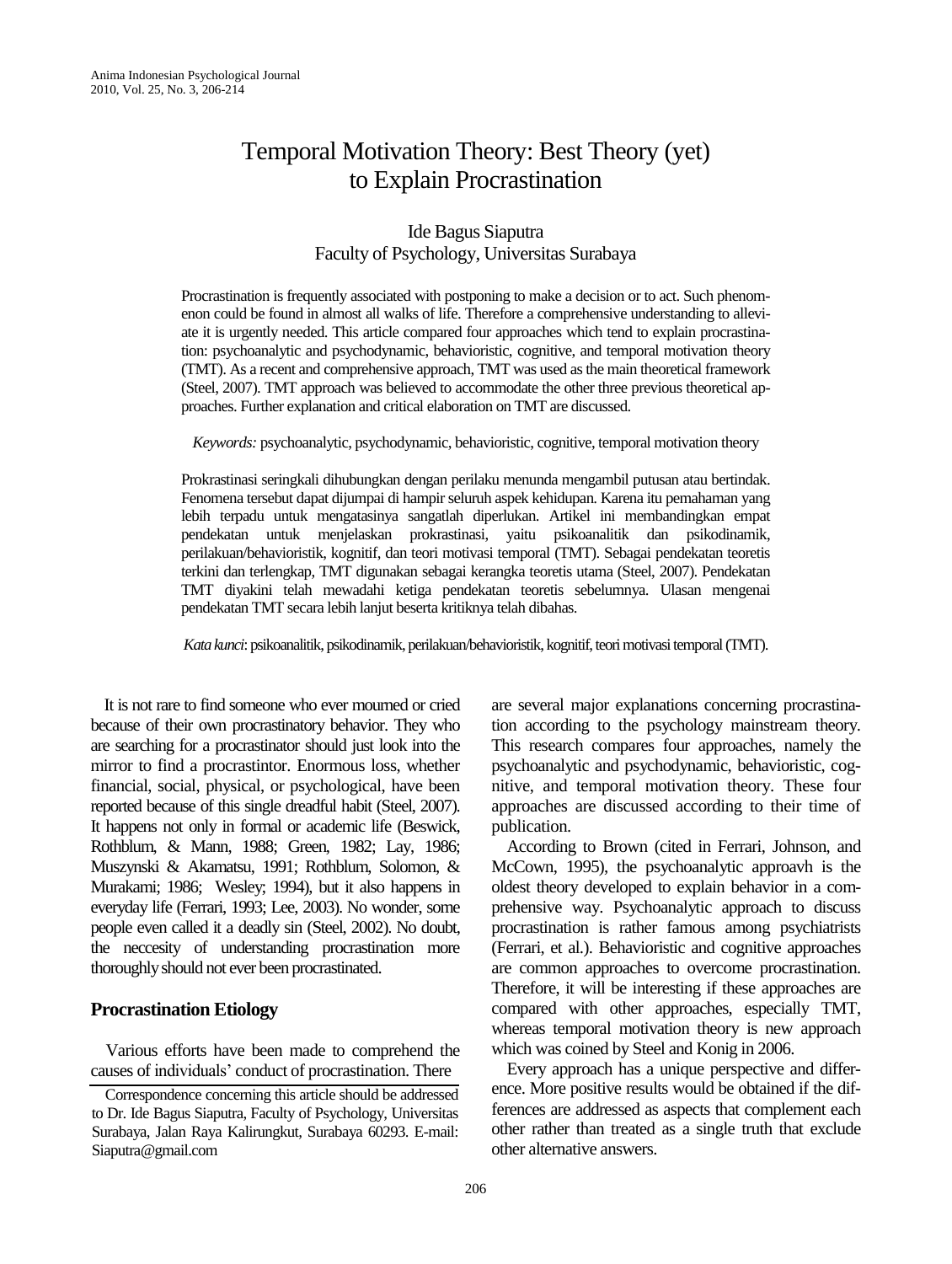### **Psychoanalytic and Psychodynamic Approach**

 In 1953, Freud had tried to explain the tendency of procrastination based on the concept of avoiding tasks (cited in Ferrari, Johnson, and McCown, 1995). According to this concept, tasks that are not completed will be avoided because it pose a threat to the ego. Freud offers a postulate that anxiety serves as a warning sign of the existence of threat to the ego when individuals face the dangerous things that could not be realized. When the ego recognizes existence of threat posed by a task, defense mechanism such as avoiding the task will be raised. In the tradition of classical psychoanalytic theory, Blatt and Quinlan in 1967 stated that the procrastinator generally oriented toward present and have difficulty in anticipating the future.

 Psychodynamic theorists stated that individual personality is closely related to their childhood experiences. Based on this understanding, procrastination behavior is understood as a representation of childhood traumas or problems in the process of parenting. Missildine in 1963 (cited in Ferrari, Johnson, and McCown, 1995) used the term chronic procrastination syndrome to describe the termination of work on task with daydreaming and acting slowly. Individuals slowness alleged rooted in unrealistic goals setting from parents, as well as providing conditional attention and affection. Permissive or authoritative parenting will increase the tendency of procrastination in children. Permissive parenting will produce underachiever children who feel so anxious and so difficult in fulfilling schedules which has been predetermined by him/her. Authoritative parenting will produce underachiever children which is easily upset and tried to oppose the rules to achieve freedom.

#### **Behavioristic Approach**

 In the behaviorist paradigm, reinforcement theorists formulate postulates that procrastination is raised by the repeated individuals' success of doing dilatory behavior. Classical learning theory explains that behaviors usually occur automatically through the provision of reinforcement or lack of punishment (Ainslie, 1975). For procrastinators, this was reflected by the high capability of procrastinators to remember the incidents following the success when facing a deadline until the final seconds.

 Another approach made by behavioristic theorist further aimed at behaviors to avoid unpleasant stimulus (Solomon & Rothblum, 1984). Escape conditioning occurs when individuals begin to do a task and then stops (Honig, cited in Ferrari, Johnson, and McCown, 1995). This will foster the attitude to quit before the job is fully completed (task incompletion). Avoidance conditioning occurs when individuals made extraordinary efforts to avoid tasks. This lead individual to delay efforts starting work on the task.

 Ainslie (1975) specious rewards theory stated that individuals would be conditioned to avoid tasks when receiving reinforcement with varying frequencies. Ainslie stated that humans tend to choose short-term reinforcement or rewards rather than long-term goals, where short-term reinforcement causes pleasure which can be felt immediately. With this understanding, procrastinators are those who were accustomed to choose short-term rewards. These habits would hinder the achievement of long-term goals because they were trapped in a vicious circle search for immediate pleasure, which in turn increases the anxiety of the task at hand. This case in the end facilitates the avoidance of task, and led to negative feedback which continues to repeat on other tasks in the future (Ferrari, Johnson, and McCown, 1995).

### **Cognitive Approach**

 Although relatively new, the theory of cognitive approach is much more popular to explain behavior and psychological concepts, including procrastination. There are three things that was proposed as causes of procrastination, irrational beliefs, vulnerable self-esteem, and the inability to take decisions (Ferrari, Johnson, and McCown, 1995). Although the three things were separated, all the three concepts are also believed to be interrelated to each other.

Ellis and Knaus in 1977 (cited in Ferrari, Johnson, and McCown, 1995) called procrastination as an emotional disorder that was rooted in irrational thinking. One of the irrational beliefs held by procrastinators is "I have to do something good" that should be appreciated. This belief would have negative consequences when individuals fail to do something optimally. This belief often encourages individuals to delay starting the job for fear of wrongdoing. This belief is considered irrational because the high standards already determined before often failed to be met. These irrational beliefs were also likely to cause delay in starting, doing, and completing other tasks. For procrastinators, delaying a task would give a good reason, because they can attribute their failure on lack of time, or their idleness, not as a disability. Although similar to the concept of ego defense, the concept is different from the concept raised by psychoanalytic theory, for not focusing attention on feelings of anxiety as an indicator of disturbance in the ego.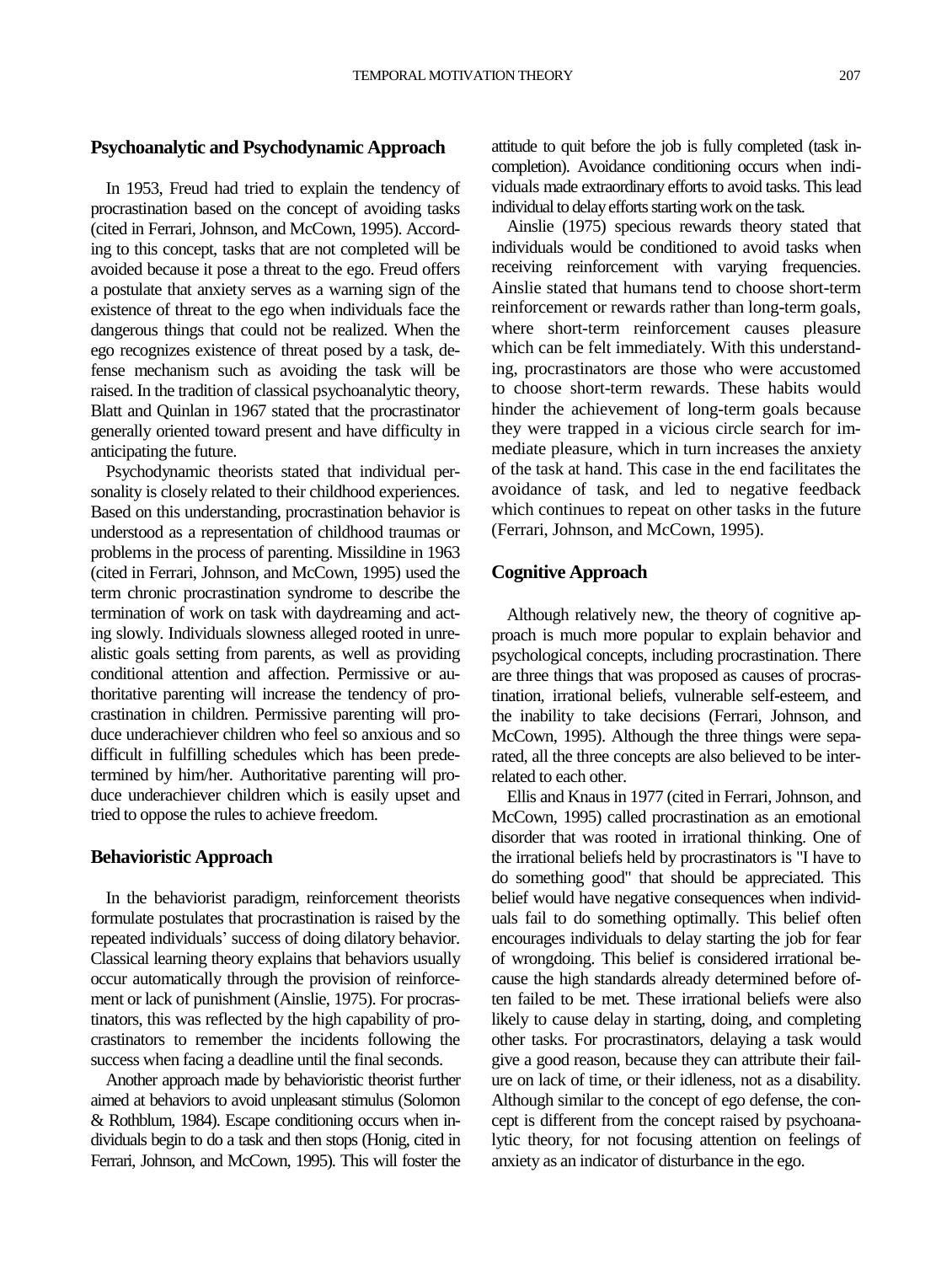The second reason proposed is a vulnerable self-esteem. Burka and Yuen in 1983 emphasize the importance of procrastination as a strategy to protect a vulnerable self-esteem. They based their theory compiled in a brief statement that the action to delay tasks serve as a precious feeling buffer of vulnerable procrastinators. When delayed, the assessment of individual abilitywill also be delayed.

 Related to the role of an inability to take decisions as a cause of procrastination, Janis and Mann in 1977 (cited in Ferrari, Johnson, and McCown, 1995) proposed a theory of conflict in decision-making. They looked procrastination as a coping disorder in dealing with difficult decisions. Procrastination seen as making decisions in atmosphere full of conflicts marked by pessimism over the success to obtain satisfactory solutions. Beswick, Rothblum, and Mann in 1988 associate procrastination with conflict and inability to take decisions. Two examples of conflict that is often experienced by students who do academic procrastination is a conflict in choosing courses andwriting topics.

#### **Temporal Motivation Theory**

 Temporal Motivation Theory (TMT) has a long history. It rooted in Ainslie and Haslam work in 1992, which was named Picoeconomics or Hyperbolic Discounting (cited in Ferrari, Johnson, and McCown, 1995). This theory tried to explain selection processes of someone's decision making or behavior. TMT suggests that any person always prioritise activities which promise highest utility, at least in the perspective of that person for that certain time. In other words, people tend to procrastinate when they think the utility of doing the task is low.

 As a derivation of picoeconomics, TMT maintain picoeconomics components, such as utility, expectancy, value, sensitivity to delay, and time delay (Steel, 2007; Steel & König, 2006). The simplest version of TMT formula is presented in Figure 1. In Figure 1, expectancy and value serve as numerator, while sensitivity to delay and time delay serve as denominator. Expectancy indicating perceived probability of success. Value indicating preferences toward activities. Sensitivity to delay representing inclination to short term reward. Time delay representing duration to obtain result.

 Steel and König findings about TMT (2006) was in concord with procrastination grounded theory coined by Schraw, Wadkins and Olafson (2007). Their research found three conditions that could affect procrastination,

*Utility = Expectancy x Value Sensitivity to Delay x Time Delay*

*Figure 1.* The simple version of TMT formula

which are unclear directions, lack of incentives, and deadlines. When it is connected with TMT, unclear directions equivalent with expectancy, lack of incentive equivalent with value, and deadlines equivalent with sensitivity to delay. Blurred task purposes, method, or expected results may turn up to lack of self confidence to complete the task. Incentives or rewards from a task can become a particular satisfaction which can increase desire to do the task. Less or unattractive incentive could initiate a task postponement, because that task has no possessed equivalent proportion, whereas deadlines become external self management to negate postponement.

 This evaluation or calculation is subject to change. An activity which considered useless in the first place could change into priceless as the time goes by. One of the main reasons is human inclination to discount future reward and overestimating current enjoyment.

### **Method**

Method used in this study assembled the following guidance from Fernández-Ríos and Buela-Casal (2009), and Educational Research Review (2006). This study is categorized as a theoretical review. The main goal of this study was comparing four different theoretical approaches in explaining the etiology of procrastination. This study also tested the appropriateness and coherence of the three theoretical approaches with TMT, which was claimed to be the most comprehensive and supported by empirical findings evidence.

 This writing was inspired by the seminal works of Ferrari, Johnson, and McCown (1995), also by Steel (2002; 2007). They discussed several approaches ever been used to explain procrastination. References was searched based on literature which been used in those two prominent works. Reference sources were journal articles, books, and cook chapters obtained from several database of Library.nu, Science Direct, Proquest Digital Dissertation, and PsycNet. Courtesy articles send by the cited authors enrich the collection.

## **Discussion**

## **Comparison of Four Theoretical Approachesto Procrastination**

 As an accepted pattern in several scientific studies, an approach that appeared recently has been accommodated, at least anticipate the approaches previously generat-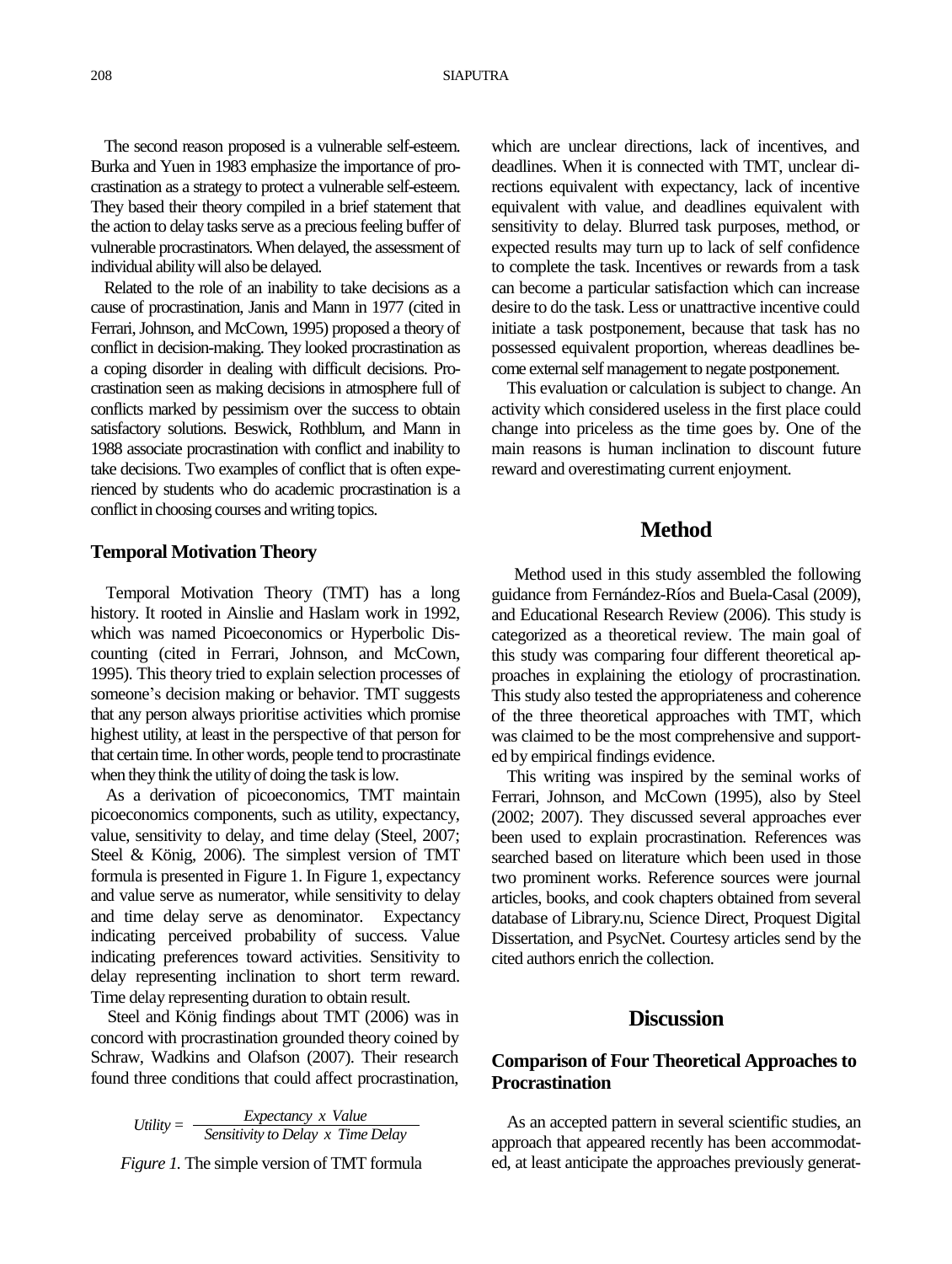ed. The same thing is applicable for procrastination. TMT approach appears to be covering the opinions of previous approaches. These four variables in the Utility formula has covered almost most of the concepts or variables which has been associated with procrastination. For example, an expectancy variable was a reflection of the Self-Efficacy, and sometimes also acknowledged to reflect Self-Esteem. Both variables were often demonstrating a negative correlation when associated with procrastination. Valence was representative of the three main variables in the literature related to procrastination, which were Task Aversiveness (the unpleasant tasks which tend to be delayed or abandoned), Need for Achievement (individual with a need of high achievement likes and enjoys the job because the job itself), and Boredom Proneness (individuals who are easily bored would tend to judge the task as something boring and unpleasant). The third variable, sensitivity, much associated with and indeed a reflection of impulsivity which was alleged as the cause of individuals who easily divert their attention from the main task after another stimulus assumed as more pleasant. The fourth variable, Time Delay, can somewhat be associated with an accuracy of predicting the available time and the time required to perform tasks.

 When reviewed cautiously, releasing all the prejudices and restrictions against any theoretical approach, the concepts carried within TMT approach are not new concepts, but were repackaging old concepts which has been tested previously. In the three following tables, the author briefly tried to show common threads that unites all four theoretical approaches that was proposed to understand procrastination. The first table (Table 1) presents the efforts of each approach to provide an explanation of the process through which individuals in determining the choice among many alternatives. The author tried to contextualize the concept of utility (from TMT approach) into the previous theoretical approaches. In Table 2, the author tried to present the equivalent of arguments about the fourth feature of utility over other theoretical approaches. As a complement, Appendix 3 presents a brief description of TMT concepts in all three components of attitude (Affective, Behavioral, and Cognitive).

 As an additional note, psychoanalytic and psychodynamic approaches have a very similar concept because the psychoanalytic approach is actually a part of the psychodynamic approach. Psychoanalytic approach gives more attention to the concept of self-defense mechanism (to protect the ego) which was proposed by Sigmund Freud and later developed by his followers. In

addition to psychoanalytic, psychodynamic approach also has other prominent figures, such as Jung and Adler with their own assessments on the human personality.

#### **Critics against TMT Approach**

 Despite having many advantages in terms of completeness and simplicity of the argument, at least there is one question that is still interfering. TMT approach seems successful and so reliable in explaining the individual decision-making process while avoiding processing the task which has been planned previously and prefer a better enjoyable activity in the short term. The argument that individuals prefer a pleasant stimulus rather than an unpleasant one and excessive appreciation of the events in the present when compared to the disparagement of the events in the future seems very reasonable and inviting nod in agreement. Unfortunately, this approach is considered less capable to explain the opposite phenomenon, specifically why there are individuals that choose to do an activity that has a low chance of success, not desirable (either because it was considered too beautiful so that considered not reasonable, or the opposite considered too boring and painful), whereas there are so many "temptations" or other options which are more attractive.

 Initial arguments invoked to maintain the formulation of utility may be directed to the element of subjectivity in the assessment. Something which was considered impossible for most people, may be regarded as something difficult but still possible to be done by certain other people. Something that is boring or idealistic for the general public may be regarded as a habit for some people. The same thing is also applicable to the sensitivity component. All of that are subjective, that's the main argument. The arguments were interesting, but still not good enough. Any element of delay, is another weakness that has not been answered in the defense above, because these components are objective, even in the calculation it will be multiplied by the subjective sensitivity to delay component.

 TMT approach is not so satisfying when used to explain the dynamics of decision making of a freedom fighter that still take up arms even if the possibility of losing is much greater and the struggle was a very painful experience. By using the existing formula, the value of delay from struggling activity will be very big, because no one knows when the ultimate goal (independence) will be achieved. Situation like this will generate a very low utility value. Other examples can also be seen in the life of Mother Teresa with her love movement, or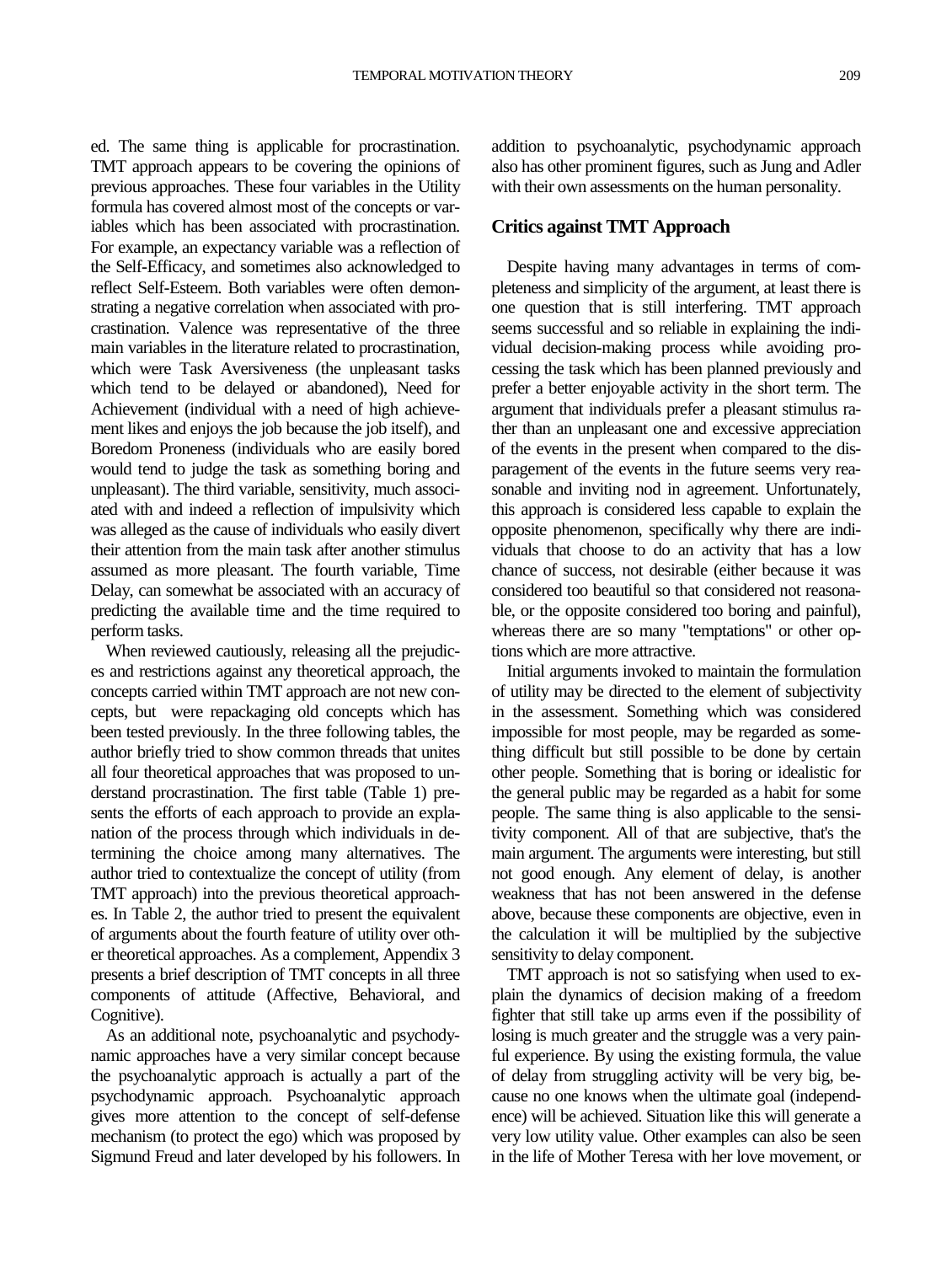#### 210 SIAPUTRA

from the life of a Mahatma Gandhi with his peace movement. The low utility value from these activities would make these activities not attractive or even avoided, but in reality it did happened. TMT approach seems more useful to identify the sources of interference or distraction instead of explaining why an individual can devote his whole life to do something that is not necessary to succeed and not enjoyable although there is no clear deadlines.

 There are two suggestions which were expected to be able to complement the argumentation of TMT approach. First, divide activity's subjective utility into two utility's score, one for the present and one in the future. An activity may have high utility for the present but low utility in the future, and vice versa. A practical example is the activity of academic achievement (get a degree) for students. Such activity certainly have high utility in the long term (good grades), yet only low utility in the present time (boring and frustrating activities). This is what happens most of the time, because a prerequisite for getting good grades is drilling the student to complete many tasks, which often have a low chance of success (low expectancy and value).

Second suggestion for the procrastination equation is still related with the time frame of the utility. A person should only be considered procrastinating when favouring activities with higher short-term but lower long term utility. In the academic field, students should only be considered as procrastinator when he/she habitually choose to go shopping, social networking, and watching TV (higher short-term and lower longterm utility activities) rather than meet weekly assignments, such as reading or writing paper (lower short-term and higher long-term utility). Students who postponed doing their academic task due to illness or other important activities (especially in the long tern) should never be considered as procrastinators. This statement is aligned with Steel's argument (Steel, 2002, 2007, 2010) that procrastination is indeed an irrational delay. It is considered irrational because procrastinators already knew that their delay would likely producing worse results.

# **Conclusion**

 As it was mentioned previously, after being observed meticulously, it can be seen that intentionally or not, TMT has collected and assembled efforts of the three previous approaches in explaining the phenomenon of procrastination. Quantification of the four components

(expectancy, valence, sensitivity, and delay) seems to simplify the recognition and understanding of variables or factors involved in procrastination. Based on the descriptions, the Appendix (Table 3) reveals that besides considering the previous approaches, TMT approach has also noticed and accounted for the latest definition of procrastination which covers three dimensions/components of attitude, namelyaffection, behavior, and cognition.

 The offered suggestions in this study/article is considered to be able to promote comprehension and identification of procrastination, which is the tendency to delay or avoid doing activities with higher long-term utility, due to indulging themself in more pleasuring activities (higher short-term utility). Individuals who have high conscientiousness would be better to be disciplined and strict in following the initial plan, thus always prefering higher longterm utility activities, even if the individual has the opportunity to do other activities with higher short-term utility.

# **References**

- Ainslie, G. (1975) Specious reward: A behavioral theory of impulsiveness and impulse control. *Psychological Bulletin, 82,* 463-496.
- Beswick, G., Rothblum, E. D., *&* Mann, L. (1988). Psychological antecedents of student procrastination. *Australian Psychologist*, *23*, 207-217.
- Blatt, S. J., & Quinlan, P. (1967). Punctual and procrastinating students: A study of temporal parameters. *Journal of consulting psychology, 31,* 169-174.
- Burka , J. B., & Yuen, L. M. (1983). *Procrastination: Why do you do it and what to do about it*. Reading, PA: Addison-Wesley.
- Educational Research Review. (2006). *A guide for writing scholarly articles or reviews for the educational research review*. Amsterdam: Author.
- Fernández-Ríos, L., & Buela-Casal, G. (2009). Standards for the preparation and writing of psychology review articles. *International Journal of Clinical and Health Psychology, 9*(2)*,* 329-344.
- Ferrari, J.R. (1993). Christmas and procrastination: Explaining lack of diligence at a "real-world" task deadline. *Personality and Individual Differences, 14*(1), 25-33.
- Ferrari, J. R., Johnson, J. L., & McCown, W. G. (1995). *Procrastination and task avoidance: Theory, research, and treatment*. New York: Plenum Press.
- Green, L. (1982). Minority students' self-control of procrastination.*Journal of Counseling Psycholoqy, 29*, 636-644.
- Lay, C. H. (1986). At last, my research article on procrastination: A search for types. *Personality and Individual Differences*, *8*, 705-714.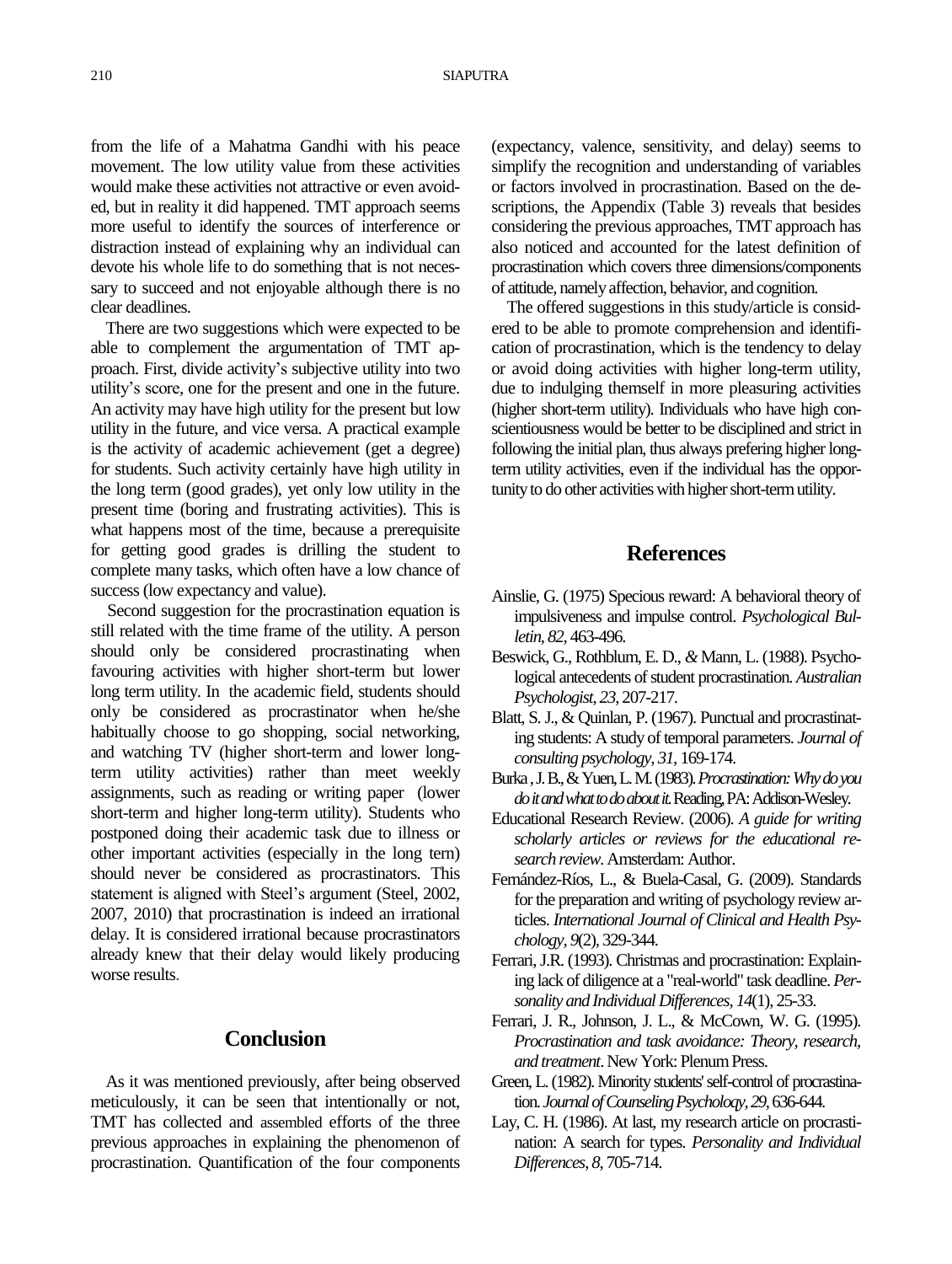- Lee, D. G. (2003). *A cluster analysis of procrastination and coping.* Unpublished doctoral dissertation, University of Missouri,Columbia.
- Muszynski, S.Y., & Akamatsu, T.J. (1991). Delay in completion of doctoral dissertations in clinical psychology. *Professional Psychology: Research and Practice, 22*(2), 119-123.
- Rothblum, E. D., Solomon, L. J., & Murakami, J. (1986). Affective, cognitive, and behavioral differences between high and low procrastinators. *Journal of Counseling Psychology, 33,* 387-394.
- Schraw, G., Wadkins, T., & Olafson, L. (2007). Doing the things we do: A grounded theory of academic procrastination. *Journal of Educational Psychology*, *99*(1), 12-25.
- Solomon, L. J., & Rothblum, E. D. (1984). Academic procrastination: Frequency and cognitive-behavioral correlates. *Journal of Counseling Psychology, 33*, 387-394.
- Steel, P. D. G. (2002). *The measurement and nature of procrastination.* Unpublished master's thesis, University of Minnesota.
- Steel, P. D. G. (2007). The nature of procrastination: A meta-analytic and theoretical review of quintessential selfregulatory failure. *Psychological Bulletin*, *133*(1), 65-94.
- Steel, P. D. G. (2010). Arousal, avoidant and decisional procrastinators:Do they exist?*Personality* and*Individual Differences*. *48*(8),926-934
- Steel, P. D. G. & König, C. J. (2006). Integrating theories of motivation. *Academy of Management Review, 31*(4), 889-913.
- Wesley, J*.* C. (1994). Effects of ability, high school achievement, and procrastinatory behavior on college performance*. Educational and Psychological Measurement, 54*, 404-408.

(*Appendix follows*)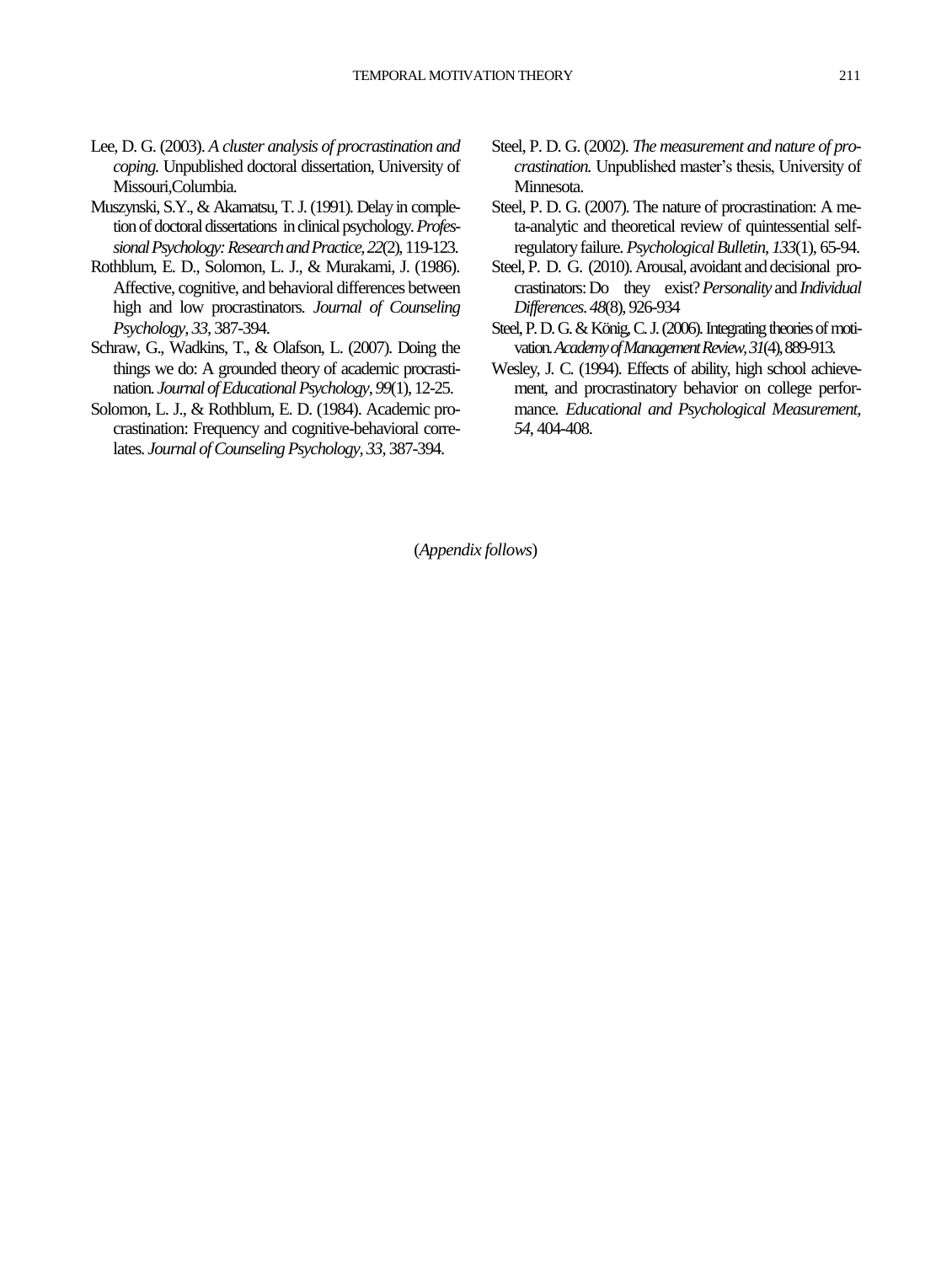# **Appendix**

## Table 1.

*Contextualization of Utility Description on TMT Approach in Previous Theoretical Approach*

| <b>TMT</b>        | Psychoanalytic and Psychodynamic                | Behavioristic            | Cognitive                            |
|-------------------|-------------------------------------------------|--------------------------|--------------------------------------|
| Utility:          | Individual would choose activities that most    | Individual would         | This approach emphasizes the         |
| Individual would  | does not pose a threat to the ego. If forced to | choose activities which  | individual differences between       |
| choose activities | confront something worrisome, individual        | is associated as a       | people. A stimulus would be per-     |
| with highest      | would bring self-defense mechanism that         | source of reinforcement  | ceived differently, based on sub-    |
| utility           | can still be accepted by the environment, for   | and would avoid activi-  | jective judgments of each of indi-   |
|                   | example by avoiding the task and do other       | ties associated with the | vidual. When faced with several      |
|                   | things that are not so worrisome.               | source punishment.       | choices of activities, an individual |
|                   | Behavior of individual is believed as a re-     | Individual also have a   | would make choices which are         |
|                   | flection of the accumulated experience of       | tendency to choose       | perceived to have the greatest po-   |
|                   | childhood. Individual would choose activi-      | activities that although | tential to provide benefits at the   |
|                   | ties associated with pleasure in childhood.     | does not profitable, but | same time have the smallest          |
|                   | On the other hand, individual would avoid       | it can help relieve dis- | chance in terms of risk. This is     |
|                   | activities associated with threat or punish-    | comfort (negative rein-  | does not necessarily in accordance   |
|                   | ment in childhood. The association could be     | forcement).              | with actual conditions, it all de-   |
|                   | directly related, could also have expanded on   |                          | pends on personal assessment of      |
|                   | that kind of stuff                              |                          | each of individual.                  |

## Table 2.

*TMT Features Description in Previous Theoretical Approach*

| Component          | Psychoanalytic and Psychodynamic             | Behavioristic                                | Cognitive                             |
|--------------------|----------------------------------------------|----------------------------------------------|---------------------------------------|
| Expectancy:        | Individual avoid the task because sensed a   | Individual procrastinating                   | Individual delay task processing      |
| The higher         | threat toward ego. The desire to avoid the   | because although often                       | because irrational beliefs (underes-  |
| probability of     | task lead procrastinator feel powerless or   | delay work, he still often                   | timate or overestimate) of time       |
| success is ex-     | unable to start, work on or complete         | get the success, or at least                 | available to perform task. Over       |
| pected, the        | tasks/activity which become a source of      | still able to obtain results                 | estimator would delay processing      |
| higher its utility | anxiety. Traumatic experiences in child-     | that are acceptable or ade-                  | task until the last moment because    |
| of a activities.   | hood, such as failing to meet the demands    | quate. This provides posi-                   | overconfidence. Under estimator       |
|                    | of parents thus less loved / appreciated,    | tive reinforcement to re-                    | would delay the processing task to    |
|                    | would form individual who likes to day-      | peated delays in future                      | be able to prepare themselves with    |
|                    | dream and slow in doing their jobs. Parent-  | work. This conjecture is                     | the best. Basically, postponement     |
|                    | ing which too permissive or authoritative    | supported by many suc-                       | occurred because discrepancies        |
|                    | can lead to procrastination, both accompa-   | cessful experiences as told                  | between expectations or predic-       |
|                    | nied by anxiety or which accompanied by      | by the procrastinator when                   | tions procrastinator with actual      |
|                    | feelings of anger and desire to free from    | completing task at the last                  | reality. Vulnerable self-confidence   |
|                    | autonomy or environmental regulations.       | moment. In short, procras-                   | make individual so afraid of failure  |
|                    | Excessive anxiety or anger encourages        | tinator have learned that he                 | thus would prefer to delay pro-       |
|                    | individuals to delay the processing of       | was still able to complete                   | cessing task so as to attribute fail- |
|                    | tasks, without realizing which real cause of | task with adequate results,                  | ure to lack of time or laziness, but  |
|                    | delay.                                       | although processing had<br>putting off task. | not as a sign of incompetence.        |
| Valence:           | The task value of benefits (valence) be-     | Behavioristic approach                       | Individual difficult in determining   |
| The higher         | comes low for individual because assessed    | suspect that procrastination                 | choice between various available      |
| individual inter-  | as a threat to the ego. Anxiety which arises | occurs because a given task                  | alternatives. Individual want bene-   |
| ests or prefer-    | when individual is believed the task as      | associated as a punishment,                  | fit from all of the alternatives with |
| ences toward an    | warning sign for the ego about things        | on the contrary another                      | least possible of losses. Individual  |
| activity, the      | which does not realize which potentially     | activities offered rein-                     | would prefer not to make a choice     |
| higher its utility | disturb the ego. This triggers a variety of  | forcement (reward) which                     | rather than take the                  |
| of a activities.   | self-defense activity, one of which is to    | is tempting. When individ-                   | "wrong"choice. Procrastinator         |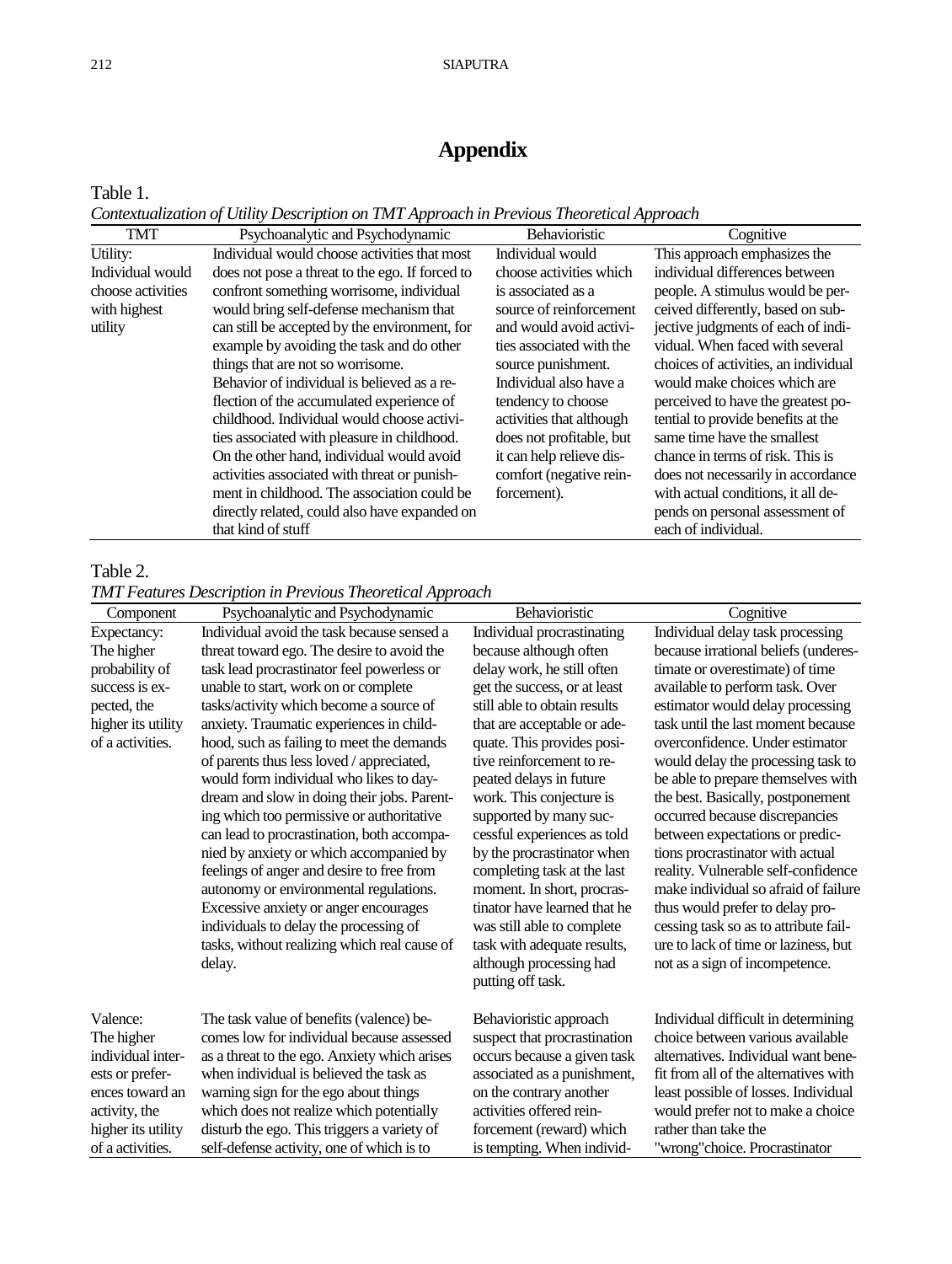avoid the stimulus(the task/aktitivas) which is considered dangerous/unpleasant. The task avoided because it revived memories of traumatic childhood. Procrastinator would use the delay as a distribution which more acceptable from anger and resentment toward dominance of their parents.

Sensitivity: The higher sensitivity toward delay in processing an activity, the utility would lower thus tends to be avoided.

Procrastinator tend to bring up stories which present oriented when undergo projective test to compile a story. Procrastinator seems obsessed with the present, and assess the future as something which is uncertain. The response is believed to be a reflection fear of the death which are not realized. Procrastinator unconsciously trying to avoid death by disparaging or avoid thinking about the boundaries of time and calendar.

It is very reasonable when individual delay the processing task which become a source of anxiety and discomfort, with the hope that the passage of time eliminates the source of the threat. Procrastinator has a high sensitivity of the tasks which lead to unpleasant experiences, so it can not last long when faced with such task.

Delay: The further consequences time span of activity, the higher probability of an activity to be postponed. Blatt and Quinlan Research in 1967 showed that procrastinator experienced difficulty in anticipating events in the future. Related to the unconscious fear toward death, procrastinator trying to ignore or notthink something that will happen in the future, because it would remind them of death

Procrastinator had learned that even unavoidable, processing tasks can be postponed. The delay will minimize the uncomfortable feelings which arise during the processing of tasks. Therefore, procrastinator would do everything possible to delay the processing until task is really unavoidable. At least, he is not tormented by feelings of discomfort in a long time. For example, when a child had experienced a traumatic event with the dentist, he would best to postpone the examination to the dentist, until finally he gave up because the pain already unbearable.

ual can still accept the consequences from postponement processing of tasks, such conditions have given negative reinforcement. Individual learn that inconvenience can be avoided, or at least minimized by doing other activity which are preferred and still obtain adequate consequences or even satisfactory.

When procrastinator still managed to get what they want even postpone processing of tasks, he would develop the escape or avoidance conditioning. He would learn that the task can still be resolved satisfactorily although be done only in a short time. As a result he will not be thinking long for beforehand doing things more fun and do the work to be done with the remnants of the remaining time

When procrastinator have believed that the important tasks still can be resolved with patch time allocation, he would tend to think with the orientation of the current time, and suspend activities which is are "owned or belong to" the future to consider it lately

often delay work on the task because they search the "right" time, mood, and other individuals. When expectations are not met, he would take no decision, until finally really pushed and he can only choose the remaining alternatives

Procrastinator often underestimate times, energy, thought or resources that required to complete a task. As a result he often set personal deadlines that are too short or allocate tasks in a larger amount than the amount which can be done in the time available. This resulted in the willingness or its ability to do many activities simultaneously.

Cognitive approach suggests the existence of individual errors in predicting times. Procrastinator tend to overestimate the available times, and tend to underestimate the required times to perform tasks.